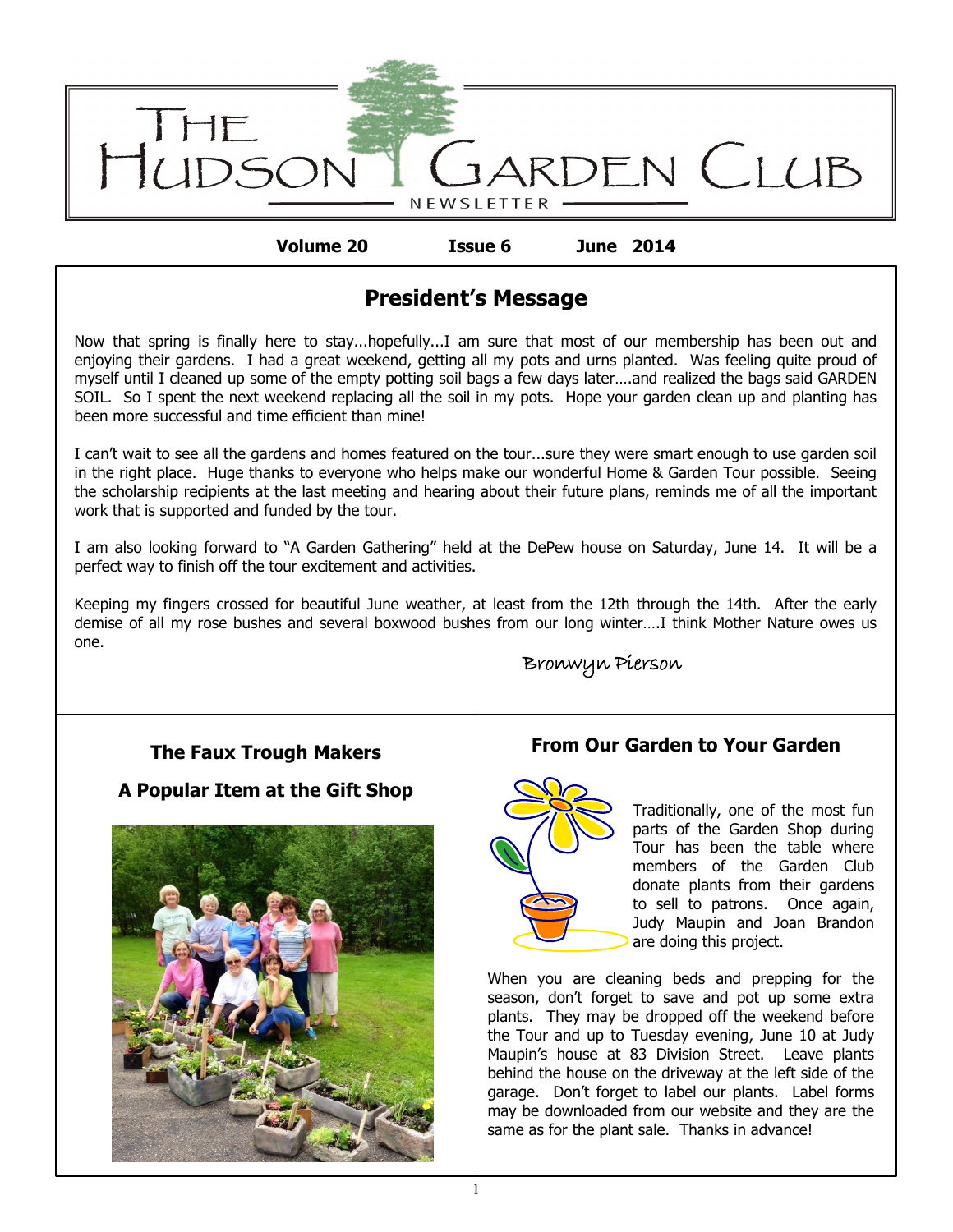### **FIELD TRIPS JUNE & JULY 2014**

### **Barb Earnhardt, Field Trip Chair**

While we will not pick a day and time for a field trip in June due to all the preparation for our Home & Garden Tour, you may have time to schedule one for yourself. This month the private Schnormeier Gardens hold their once-a-year open house on June 5-8, 10am to 4pm.

The Schnormeier Gardens are located in the gentle rolling hills of central Ohio This lovely private property is the residence of Ted and Ann Schnormeier who open the grounds to the public only once each year. They began building the gardens in 1996. Over the years they have grown to include fifty acres of manicured lawns, ten lakes, a variety of discrete garden areas and several waterfalls. The focal point of the property is their Frank Lloyd Wright-inspired home, completed in 1994. Other structures on the property include a Japanese teahouse, garden house, Chinese pavilion and arched bridge. A collection of unique sculptures are also located on the grounds.

The gardens have a distinct Asian flavor and feature a variety of plantings rich in color and texture. Rare conifers are plentiful here. Large boulders and stone walls add dimension and contrast to the landscape. Designed with a bold vision and attention to detail, the gardens offer delightful viewing in any season.

#### **Schnormeier Gardens** 8701 Laymon Road Gambier, Ohio 43022

For a pictorial tour, go to <schnormeiergardens.org>. You'll see photos and descriptions of nine of their gardens and of some of their garden art. Having seen this special place myself, I highly recommend that you plan a day trip to see it for yourself!

In July, watch for an email with details about a field trip to and guided tour of the **Cleveland Cultural Gardens**!

If you do not receive email but wish to receive the information about the July field trip, contact Barb Earnhardt at (330) 653-3831.

A big thank you goes to member **John Schop** for recently updating the software that runs our club website. Also, thanks to John, the **Latest News** link on the site now shows all the **News** posts since the site was established. It's fun to look back and see what we have done. We always welcome news or photos for the site. Send them to Sue L'Hommedieu at [slhommedieu@gmail.com.](mailto:slhommedieu@gmail.com)

### **Scholarship Recipients were Introduced at the May 15 General Meeting**



The four of our six scholarship recipients who were able to attend the General Meeting are shown here. They are Peter Grantham, Michael Whitacre, David Farrell, and Caroline Lawton. Not pictured are Daniel Mummy and Cara Lauria.

The Hudson Garden Club has announced six recipients of the **Genevieve Jyurovat Horticultural Scholarship Award**.

**Daniel Mummy**, a second-time recipient, will be a third year student at Ohio State University studying Chemical Engineering. He plans to pursue a career in research and development within the food industry.

**David Farrell** from HHS plans to attend Ohio State University Agricultural Technical Institute Wooster for a year before transferring to the main campus in Columbus. He plans to get a degree in Landscape Horticulture, with a minor in business.

**Peter Grantham** of HHS is planning on attending Kent State University and hopes to become a certified arborist. Peter participated in the Forestry and Landscape Management Program through HHS and Kent HS. He already has his own yard care business.

**Cara Lauria** is currently a student at the College of Charleston majoring in geology with minors in Environmental Studies and Spanish. She plans a career in environmental advocacy.

**Michael Whitacre** of HHS will attend Ohio State Mansfield majoring in environmental science with a focus on aquatics. After gaining his degree he plans to continue into environmental law or into teaching.

**Caroline Lawton** of HHS intends to major in environmental science at Ohio State University. She would like to eventually work with the United Nations helping others develop sustainable farming practices.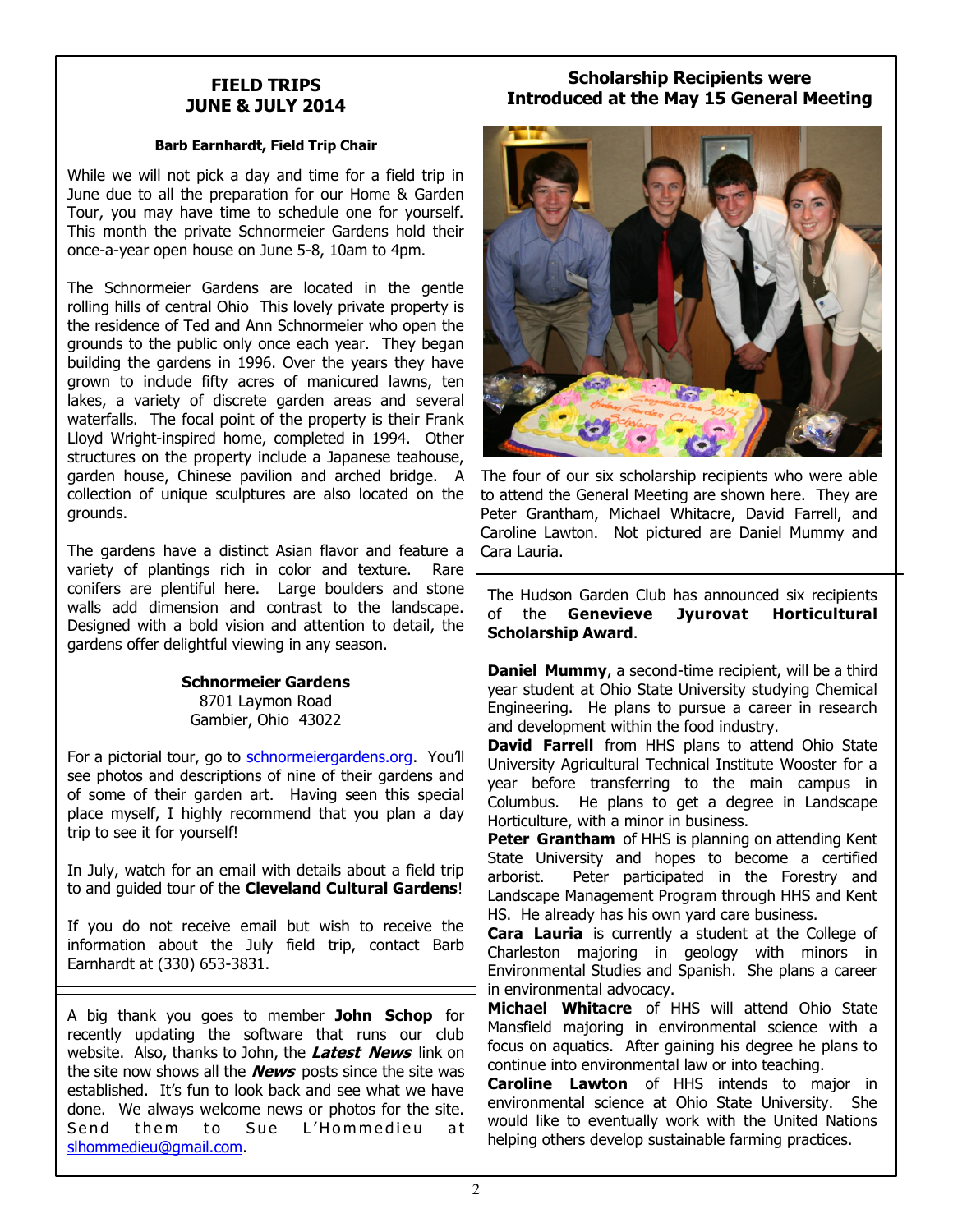# **Treasurer's Report**

| <b>Account Balances as of April 30, 2014</b> |    |             |
|----------------------------------------------|----|-------------|
| <b>PNC Savings</b>                           |    | \$61,779.03 |
| Scholarship Fund (Restricted)                |    | \$18,473.33 |
| Unrestricted Cash (Checking)                 | \$ | 8,338.72    |
|                                              |    |             |

**Total Bank Accounts \$** 88,591.08

Daniela Baloi, Treasurer

### **Minutes of the HGC General Meeting May 15, 2014**

Bronwyn Pierson, President, called the meeting to order at 7pm and welcomed over 60 members and guests. Bronwyn made the following announcements:

- Jerry Weisz, husband of Garden Club member Joanne  $\bullet$ and father of board member Chris Rigby, sadly passed away at Laurel Lake this evening.
- A preschool in Twinsburg has asked if someone will  $\bullet$ visit the school weekly during the summer to talk to the children about plants. If anyone would like to volunteer, please let Bronwyn know.
- $\bullet$ Volunteers are still needed at the Garden Shop on the Home & Garden Tour, especially on Thursday, June 12. Please contact Wendy Hilty if you can help.
- This meeting's flower arrangement will go to Carolyn  $\bullet$ Angst.

Betsy Spak reminded attendees of the planned cocktail party to be held at the home of the DePews on June 14 following the Home & Garden Tour. This is an HGC fund raiser. Flyers for the event are available.

Sharon Papes, Program Chairperson, introduced Shelly Funai, the Grounds Manager at Stan Hywet Hall and Gardens and a certified landscape technician from the Ohio Nursery and Landscape Association. Shelly's topic was Chocolate Gardening; introducing attendees, by way of a slide show, to chocolate smelling and colored flowers and leaves, and to cocoa itself. Herb Group members provided chocolate themed treats.

Marilyn Olzmann, Scholarship Chairperson, began the second part of the evening by explaining the criteria for receiving a Genevieve Jyurovat Scholarship, awarded annually by HGC, and then introduced this year's worthy recipients. Six students received scholarships and four were present. The students were Caroline Lawton, Michael Whitacre, David Farrell, Peter Grantham, Daniel Mummey and Carla Lauria.

The meeting was adjourned at 8:30pm. Respectfully submitted, Beth Lawrence

## **New Members**



Anna Richards/McLure 41 Plymouth Drive Hudson, OH 44236 (330) 650-2063

Myra L. Sweetland 2610 Webster Circle Hudson, OH 44236 (234) 380-1206

Connie Testa (will be Sirna) 2234 Middleton Road Hudson, OH 44236 (330) 671-3378

 **Phone Number Change**

Carla Maurer (234) 284-9279

### **CIVIC GARDENS STATUS Sherry Beam, Civic Chairperson**

It was April snow showers that brought too many May rain showers, and now, we are struggling to get all the gardens we maintain on the Greens and beyond ready for planting.

We also are working with a very limited number of BUGs in this early part of the season so the weeds are currently winning. We had heavy loss of shrubs, etc. with the unusually harsh winter, as many of us did in our home landscapes.

The Community Garden (corner of Rte. 91 and Ravenna St.) was the hardest hit. We lost 6 knockout roses, 2 hollies, a Japanese beautyberry, an azalea and some shrubby perennials. After an over 25-year run  $-$  we will have the cotoneaster shrubs that border the right lower edge removed and do some great new varieties of shrubs that will help add interest. We did plant some Knockout roses, this time in Double Rose (we previously had pink).

We will start planting the Clocktower trough, Flagpole Garden and Community Garden just as we usher in June. We will then focus on getting the Clinton Street Rain Garden in shape. Once we get the gardens cleared up, we just take turns and monitor them over the summer with occasional group work sessions. This is a wonderful group, we love knowing that we are making a difference and bringing enjoyment to all whom both live here and are passing through. In order to be able to continue this wonderful tradition — we need more volunteers. It can be just a time or two, coming on your own time, or just being on call there is nothing like playing in the soil with others who love gardening! Contact Sherry Beam at [sherrybeam@hotmail.com.](mailto:sherrybeam@hotmail.com)